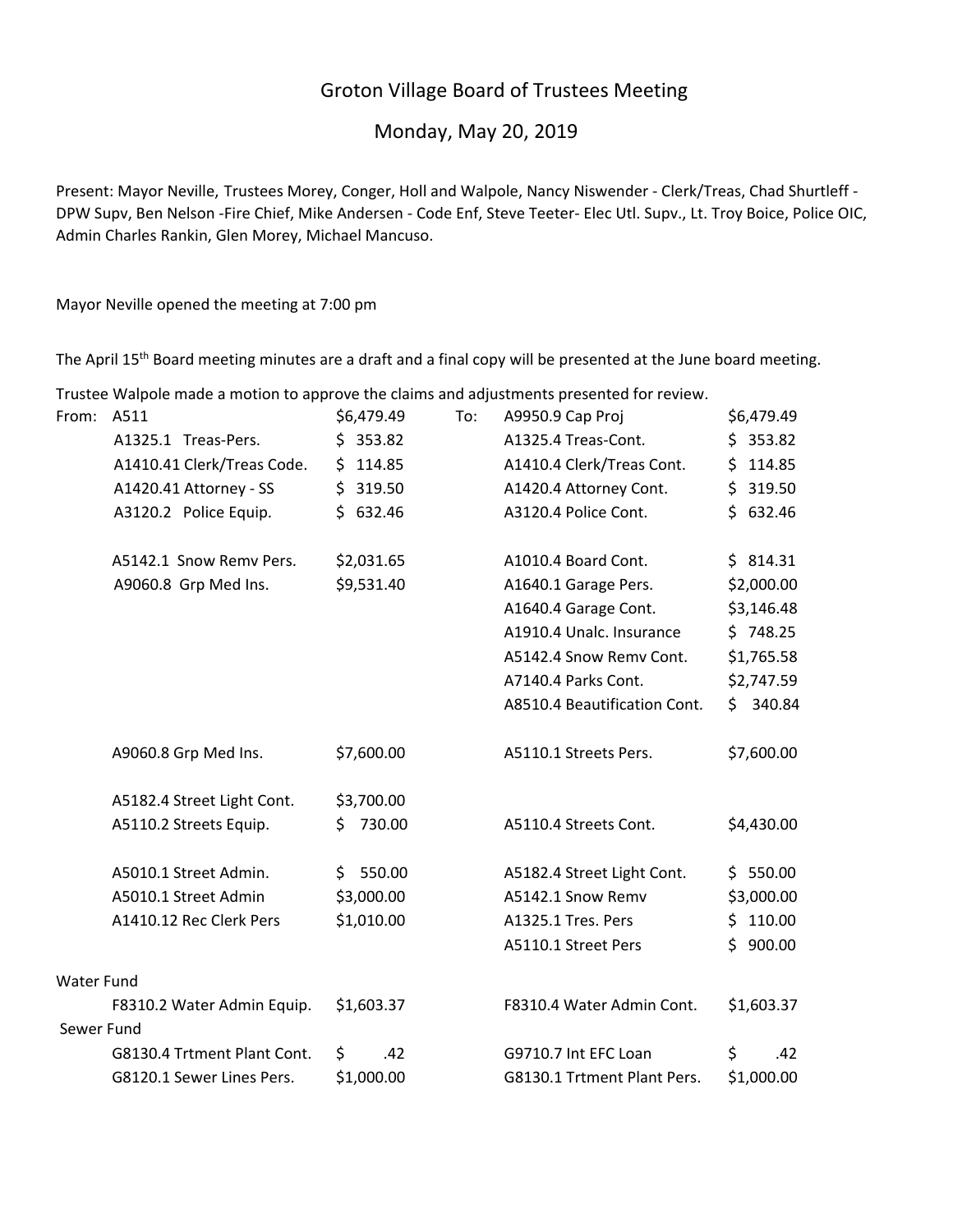Seconded by Trustee Morey, carried. The above adjustments and claims paid are covered by the following lists of abstracts of audited vouchers:

## **Abstract #12**

| GENERAL      | \$22,578.38 | <b>ELECTRIC</b>     | \$91,680.28 |
|--------------|-------------|---------------------|-------------|
| WATER        | \$ 3,719.27 | <b>JOINT REC</b>    | 822.80      |
| <b>SEWER</b> | \$40,181.54 | <b>PARK CAPITAL</b> | \$ 5,977.99 |

Trustee Conger made a motion for a resolution authorizing the Mayor to sign the 2019 Tax Warrant for \$811,500 with water relevies of \$21,337.20 sewer relevies of \$29,197.88 and unpaid charges of \$1,748.52 seconded by Trustee Walpole, carried.

Trustee Conger made a motion for approval of Groton Fire (\$125,000) and Ambulance (\$125,000) Service Contracts, seconded by Trustee Morey, carried.

Trustee Morey made a motion to approve Groton Fire Department Fireworks Permit, seconded by Trustee Holl, carried.

Mayor Neville appointed the following Summer Staff Positions:

## **2019 Summer Staff as of May 20, 2019**

## **Rec Assistants:**

Brooke Twitchell‐ Friday Nights

Erin Commings‐ Crafts & Friday Nights

Morgan Dittman‐ Crafts & Friday Nights

## **Head Lifeguards:**

Matt Krebs

Greg Pinkowski

## **Lifeguards:**

Alexis Hatfield

Allison Morrow

Mark Dodici

Adam Cronk

Daniel Zhe

Laura Krebs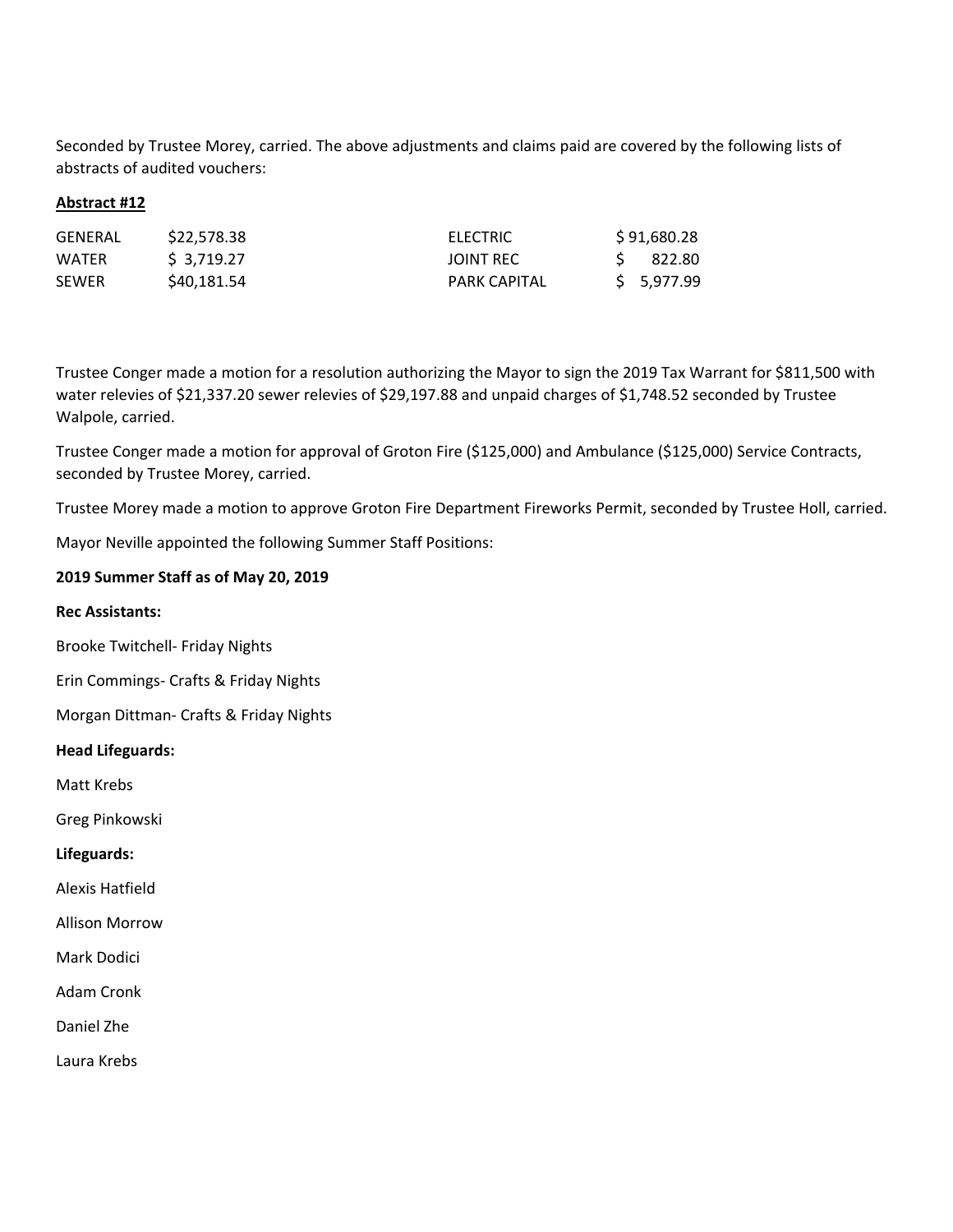Trustee Conger made a motion to have the Mayor sign the Cornell Co‐op Ext 2019 Youth Agreement for \$54,484.00, seconded by Trustee Holl, carried.

Trustee Walpole made a motion for a Resolution to deem the 1998 Ford Econoline Van surplus equipment and to have it scrapped, seconded by Trustee Holl, carried.

Supervisor Shurtleff reviewed the Quote from John Deere for the Compact Tractor and Loader PC68131. He researched many different tractors. This one will replace the 1990 tractor which would be sold and proceeds to cover the cost of a new blade.

Trustee Holl made a motion to approve the purchase of the John Deere Compact Tractor and Loader PC68131, seconded by Trustee Morey, carried.

Trustee Morey made a motion for approval of Open Container Exception for Nancy Niswender Family Reunion Picnic July 20, 2019, seconded by Trustee Holl, carried.

Trustee Walpole made a motion to approve the Mayor to sign agreement of award of a Summer Intern from the United Way Summers of Service Scholarship program \$1,600, seconded by Trustee Holl, carried.

A discussion followed on a possible Single‐Family Subdivision of Land and roadway on N. Parkway. The Board agreed it could be allowed, but the builders would need to follow the code and requirements to build the road.

A discussion followed concerning the request to rope of the section behind the Union Tavern for a pig roast during GOHD.

Trustee Holl made a motion to approve the request upon approval of the GOHD committee and that it allows room for emergency vehicles, seconded by Trustee Walpole, carried.

# **Monthly department reports**

## *Electric:*

## **Supv Teeter reported:**

Mike Perkins completed his first week of apprentice school –  $2^{nd}$  fastest climber and knots – starts next class next week.

The staff participated in OSHA training last Monday.

MEUA will be holding a meter school – Tom & Mike are signed up to take the training,

They completed spring brush cleanup.

They completed a couple service upgrades

They removed an old 240 bank behind the American Legion that used to supply the air conditioner.

They looked at putting up a street light by the school cross walk.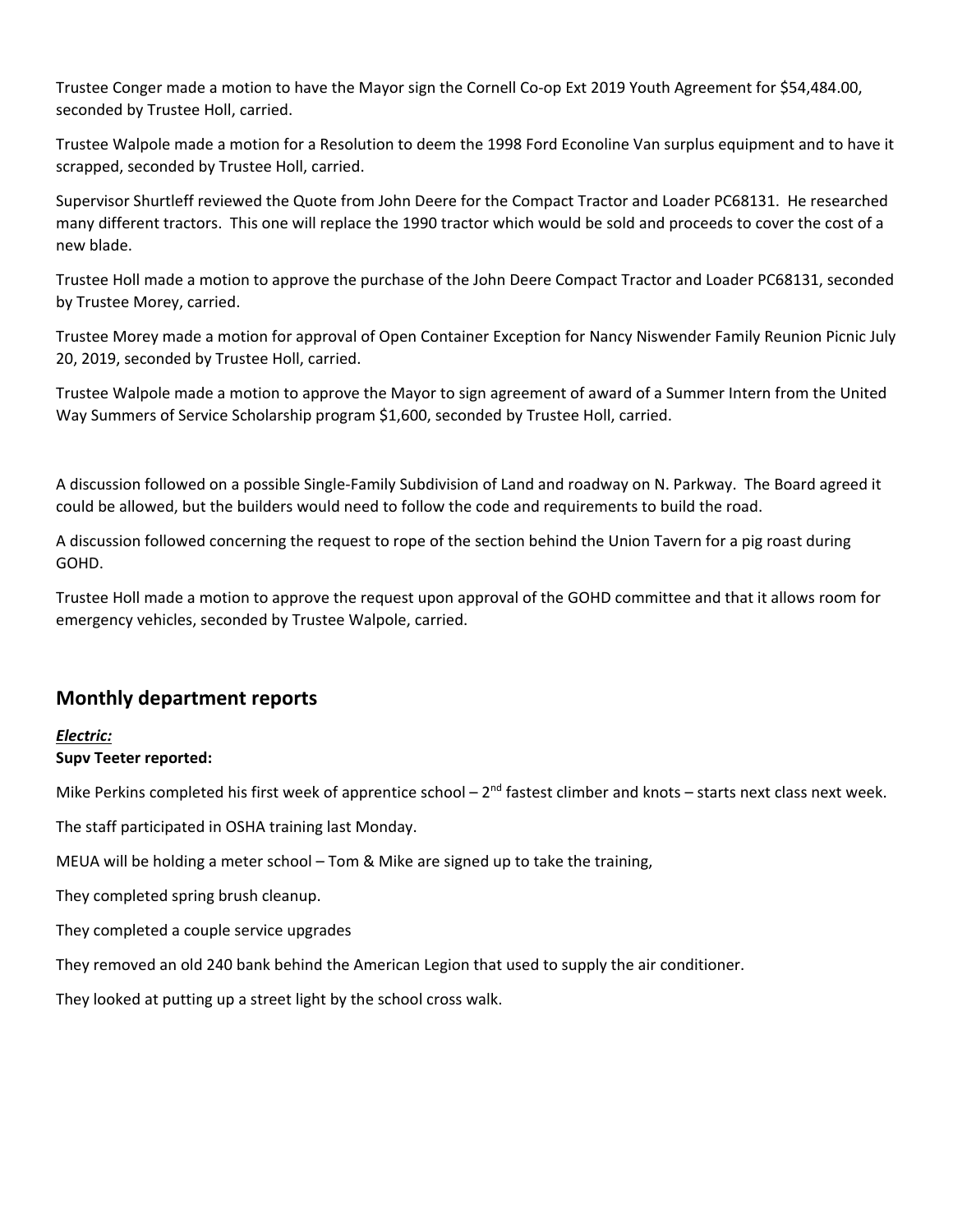## *DPW:*

#### **Supv Shurtleff reported:**

The DPW crew completed spring hydrant flushing – a few hydrants to repair

A spring clean‐up of leaf piles that were left from last year due to snow storm was done.

A water leak on Elm Street was repaired.

All have been sharing on mowing. Hopefully we will have a couple of names for summer help next month.

We have begun draining and painting the pool. There is a lot of work done at the park. New siding and plastic 6‐foot entrance ways have been done on the pool building. Kelly & Olivia will help with some interior painting. We have ordered a new pool slide, bike racks and trash cans.

The stage went over to McLean and they used it for" Happening in the Hamlet". Scott Marlett's lighting was put on it for the bands. It looked really nice.

New tribometer for the filter plant was ordered for \$5,300. It is used for clarity of water. This was from the reserves fund approved previous month.

Pot holes on Main Street on to Rte 222. If no one objects we will repair until the State can get to it.

Mayor Neville requested Supervisor Shurtleff contact the State and set up a meeting to discuss it.

Bottom of Elm Street also needs to be patched.

### *Groton Fire Department:*

#### **Chief Ben Nelson reported:**

Calls YTD: 343 ambulance calls 63 fire calls

A lot of vacation time taken this month – coverage has been covered by many staff and volunteers.

BBQ at end of April – 600 halves sold out.

Easter Egg hunt was done, a lot of kids participated.

Students against drunk driving practice event was cancelled due to bad weather. We will plan on again in the future.

#### *Code Enforcement*

#### **Code Officer Anderson reported:**

Court again for 133 Cayuga St – No show. If no show on Wednesday a warrant will be issued. Certified mail returned.

The 200 South Street permit was closed out.

Scott Pinney's bit coin business is up and running full bore with 500‐600 computers running.

We are still having issues with some places not putting in their grease traps. He will keep checking on.

15‐ Window & Roofing permits and 15 building permits out now.

We are still having issues with long grass. He has sent out letters. Do we mow and charge?

Some current addresses: Branston's property needs to be done; this property is going back to the County in June. 123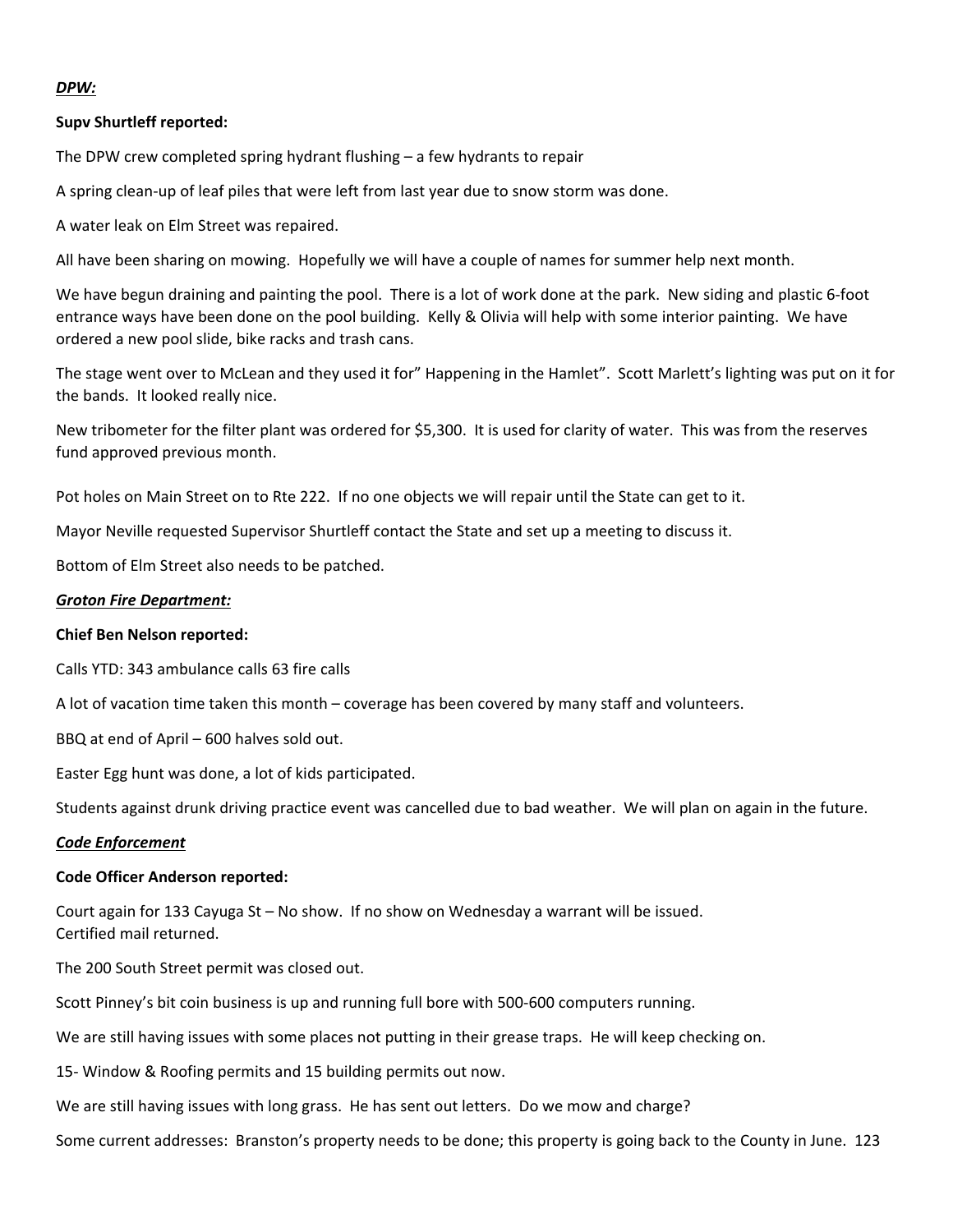Hillcrest property needs to be done as well as properties on Cedar Lane and Cortland Street.

Discussion continued on the process. We will need to charge more and more often and relevy any unpaid charges on the following tax bill.

If the property has been turned over to the county then we will need to send a letter to the County.

Trustee Holl made a motion to raise the residential amount to \$200 to mow and \$500 commercial. Per mowing  $2^{nd}$  by, Trustee Morey, carried.

Put in letter not only the cost of mowing but the aggravation dealing with complaints.

## *Police Report*

### **Lt. Boice reported:**

New Rifles in service – Officers have had training on.

Spoke with resident that complained about the range.

A new camera is to be installed May  $28<sup>th</sup>$  near the American Legion.

Emails sent to all board on the RV of the resident on Main St – this may become an issue in the Fall.

One officer in training will be completed after one more shift.

#### *Joint Recreation:*

#### **Trustee Conger reported:**

No meeting – some emails back and forth. They are working on the trails.

#### *Youth Commission*

Youth Services: Amazing Ag – Cornell program – Bee keeping & equine digestive system.

Groton Harvest – continued ‐ Healthy Food Choices – Community dinner to be planned.

Jr camp counselor program had 12 kids – they learned basic first aid.

As of May  $1^{st}$  22-27 campers enrolled for summer camp for each week.

Trustee Conger read the Groton Public Library announcement of reading program and many other programs.

All summer long there will be free lunch, breakfast and afternoon snacks at the high school through the Park Grant.

#### *Wastewater*

Trustee Walpole reported:

Standard operations and maintenance continue. Still having problems with the rags, new grinder has been ordered. Supv Shurtleff has talked with the Nursing Home again. He has let them know that if it continues, they will be billed.

Planning Board met, no new business, discussed some older items and municipal codes that need updating.

No new news on the 7 Eleven grocery store.

#### **Public Comments:**

Glenn Morey ‐ Contact Monica Dykeman for youth services for intern,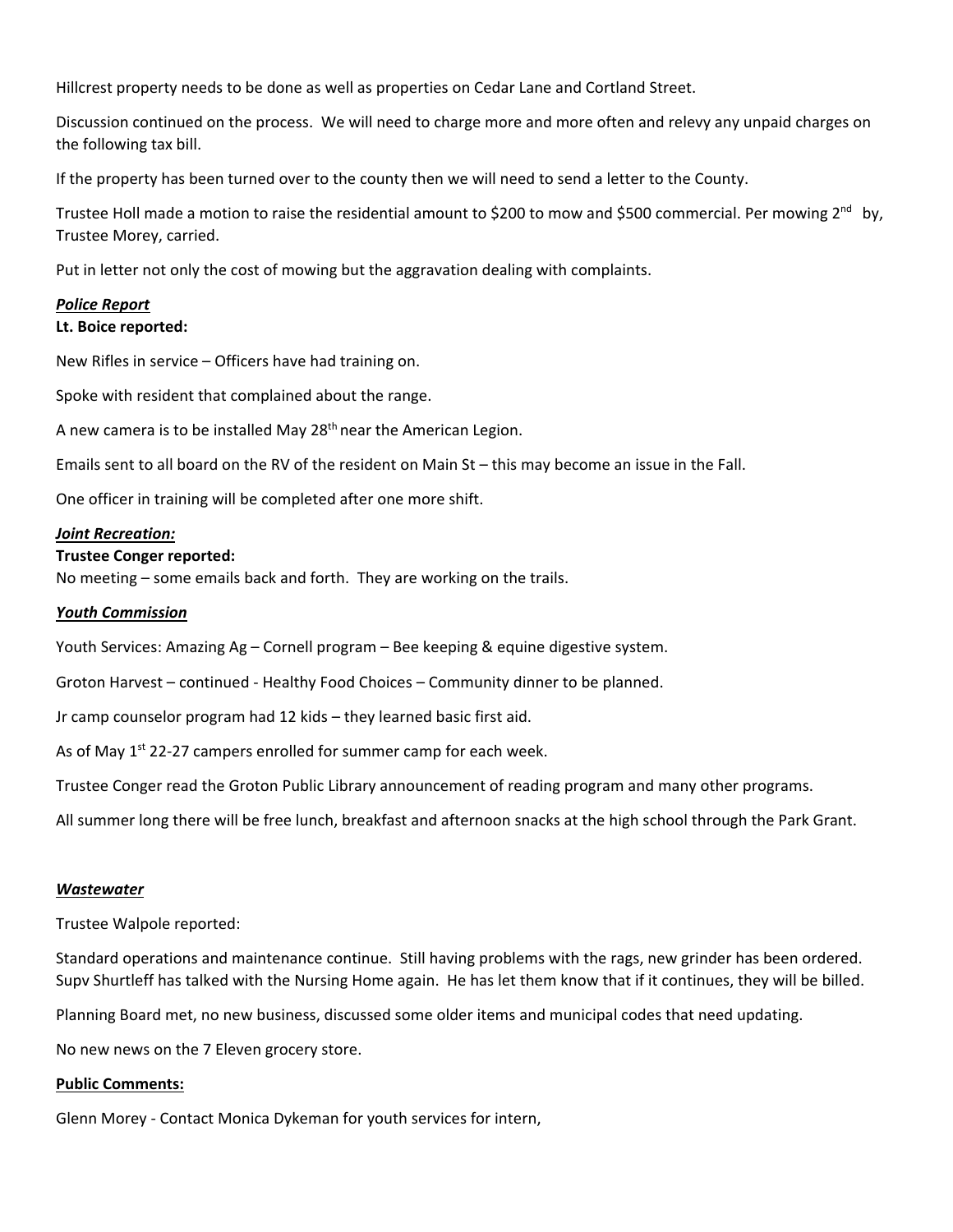There was some discussion on contacts for State Highway.

He attended a State budget retreat, some highlights: Medium house price in Tompkins County is \$190,000, tax cap estimate is going to be 3.51% and increase of 1.75 million dollars on to the budget, but the goal is 2.76. Unemployment is low 3.6%, Inflation is low 1.9%, and the market is good right now. Snap is low & Family assistance is low right now. Pension rates are flat – which is good, Sales Tax is growing. DSS mandates remain stable.

Michael Mancuso – 208 Spring Street. He reported he is having concerns about his property – people driving over the corner of his property. New sidewalks were put in some kids walked all over it and put footprints in it. Lower part is where people drive over. On April  $7<sup>th</sup>$  someone cut across sidewalk and hit depression. He and called Town Board to report. Many people drive fast.

Trustee Holl mentioned to the Police about speeding areas coming into the Village.

He would like to put up a larger flower pot to help block. Our DPW will mark the right of way and put some white posts.

He also mentioned that they have a groundhog issue. You can buy a have a heart live trap and take it out of town.

Trustee Conger Made a motion to reject all bids for the Municipal Building Project, seconded by Trustee Holl

Walpole made a motion to deem the 1990 Ford Tractor as surplus, seconded by Trustee Morey.

Trustee Conger made a motion to go into executive session at 8:30pm to discuss some employee benefits, seconded by Trustee Morey.

Trustee Walpole made a motion to return from Executive session at 9:15pm

Mike Elster submitted his resignation. The board accepted his resignation, and will hold the position open for 45 days.

Trustee Conger made a motion to pay vacation pay outs for the year over the limited amount due to shortage of coverage and unable to take vacation time during the year. A letter will go out to all employees of the importance of taking vacation and making schedules for coverage for this time to be taken during the year, seconded by Trustee Holl.